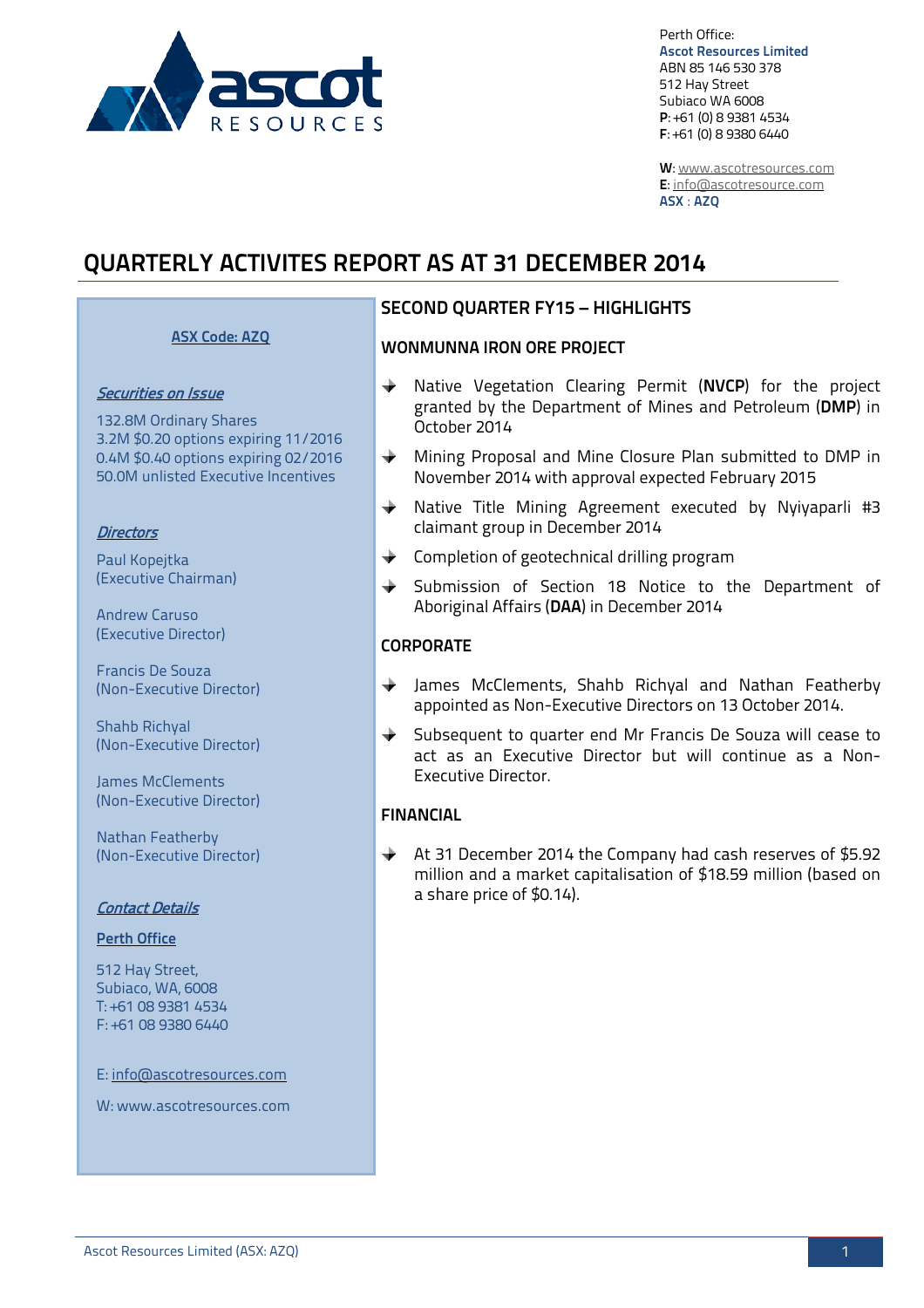

# **PROJECT ACTIVITIES**

# **WONMUNNA IRON ORE PROJECT**

Ascot formally completed the acquisition of the Wonmunna Iron Ore Project from Ochre Group Holdings Ltd (Ochre) on 22 September 2014. In conjunction with completion of the Wonmunna acquisition, Ascot's existing cornerstone investor, Resource Capital Fund V L.P. (**RCF**), and global commodities trader, Gunvor Group (**Gunvor**), each subscribed for c.A\$5 million in new shares.

During the quarter and post-acquisition, Ascot progressed key project approvals and technical work with the objective of positioning Wonmunna for future financing and development

The DMP granted Ascot's Native Vegetation Clearing Permit during October 2014, representing an important step towards obtaining necessary environmental approvals for the Project.

The Company finalised its geotechnical drilling program, enabling the finalisation of mine designs and Ascot's Mining Proposal. This was submitted to the DMP on 19 November 2014 with an annexed Mine Closure Plan. Approval of the Mining Proposal is anticipated in February 2015.

Ascot has also progressed with Native Title and Heritage requirements after extensive consultation with claimant groups. Following completion of a heritage survey for the planned project footprint in September 2014 with specialist consultants, Ascot held meetings with representatives from the Ngarlawangga and Nyiyaparli #3 claimant groups during the quarter. Agreement was reached on the submission of a Section 18 Notice to the DAA, which was lodged in December 2014. The Native Title Mining Agreement with the Nyiyaparli #3 group was also finalised, and executed by parties in December 2014.

Ascot's project team has also completed a tender process for major mining and crushing contracts on the Project. After initial analysis of the conforming tenders, discussions are ongoing with short-listed contractors.

Subject to obtaining project financing, Ascot's strategy is to expedite the development of Wonmunna with a view to commencing production of high quality DSO products in the second half of 2015.

# **TITIRIBI COAL PROJECT**

During the quarter Ascot continued to advance the finalisation of its submissions for underground mining environmental (PTA) approvals to Colombia's National Mining Agency (ANM).

Ascot maintains a small presence in Colombia to advance its interests and to retain optionality in the event of an improvement in coal markets in future.

# **BUSINESS DEVELOPMENT**

# **URABÁ COAL PROJECT**

Ascot has discontinued discussions with the vendors of the Urabá Coal Project as the parties could not reach agreement on terms for the acquisition of the project.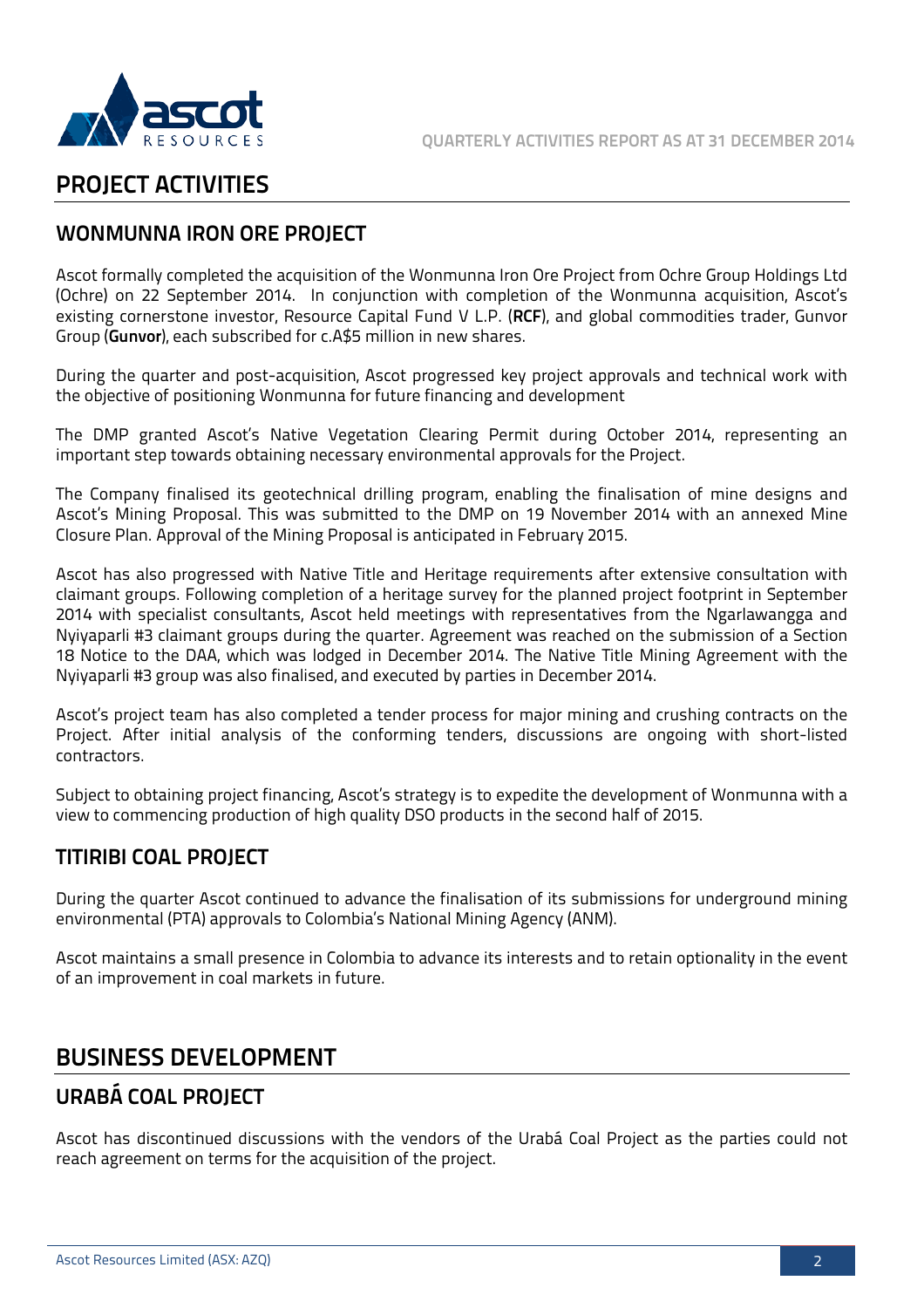

# **MINING TENEMENTS**

For details of mining tenements held, acquired or disposed of by Ascot during the quarter, refer to Appendix 1 of this report.

# **CORPORATE**

# **Capital Raising**

As part of the Wonmunna Transaction, Ascot successfully completed an A\$10.9 million equity capital raising to existing and new sophisticated investors at a price of A\$0.25 per share. As part of the raising, Ascot's existing cornerstone investor, Resource Capital Fund V L.P. (**RCF**), and global commodities trader, Gunvor Group (**Gunvor**), each subscribed for c.A\$5 million in new shares.

Messrs James McClements, Shahb Richyal and Nathan Featherby were appointed as Non-Executive Directors of Ascot on 13 October 2014. Subsequent to quarter end the Company has agreed that Mr Francis De Souza will cease to act as an Executive Director but will continue as a Non-Executive Director.

# **FINANCIAL**

At 31 December 2014 the Company had cash reserves of \$5.92 million.

#### **About Ascot Resources Limited**

Ascot Resources Limited (Ascot) is an ASX listed resources company focused on exploring and developing opportunities in steel making minerals.

The Company's major asset is the 100% owned Wonmunna Iron Ore Project, a near term development asset located in the iron ore-rich Pilbara region, 80km northwest of Newman. The Wonmunna Project comprises 3 mining leases and 1 exploration licence (total area c.230km2) and is intersected by the Great Northern Highway, providing direct road access to Port Hedland. The deposit features a high quality direct shipping iron ore which is hosted in the Marra Mamba formation, similar to the world class West Angelas mine, approximately 30km west of Wonmunna. The company is in the process of advancing the development of the Wonmunna Project, aiming to deliver a nearterm, relatively low cost production outcome.

In addition, Ascot owns a 90% JV interest in the Titiribi Coal Project located in the Department of Antioquia, Colombia. The Project is located only 70km from State Capital Medellin and is close to existing utilities and infrastructure. For more information, visi[t www.ascotresources.com](http://www.ascotresources.com/) or contact:

**Paul Kopejtka** Ascot Resources Limited Executive Chairman T: +61(0) 8 9381 4534 F: +61(0) 8 9380 6440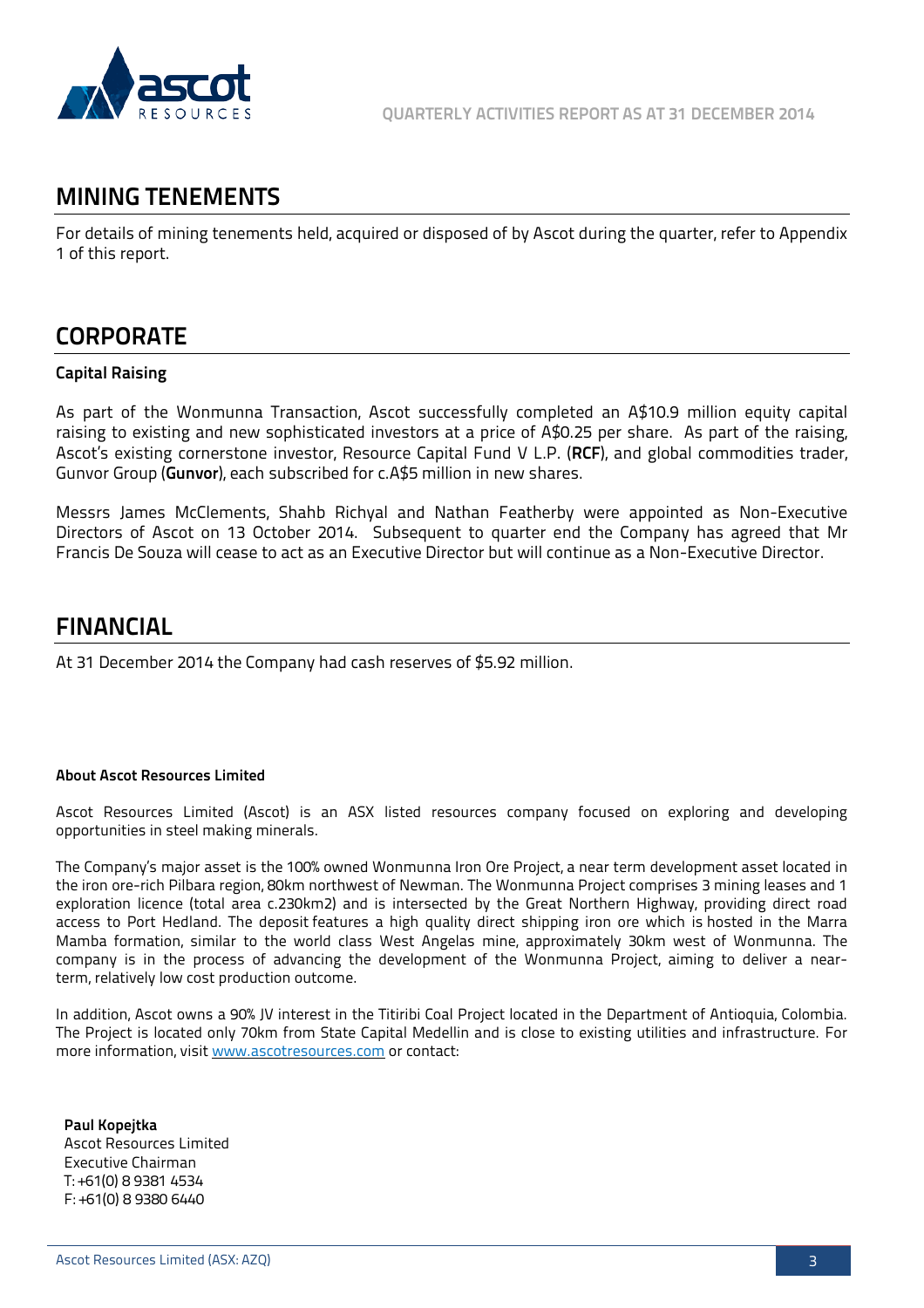

# **APPENDIX 1 - MINING TENEMENTS**

Pursuant to ASX Listing Rule 5.3.3, the Company provides the following information in relation to mining tenements held at the end of the quarter and acquired or disposed of during the quarter and their locations.

## **Mining tenements held as at 31 December 2014 and their location**

| Tenement/             | <b>Status</b> | Location            | <b>Beneficial Holder</b>  |
|-----------------------|---------------|---------------------|---------------------------|
| <b>Concession No.</b> |               |                     |                           |
| FHH-092               | Granted       | Antioquia, Colombia | Carbones de Titiribi SAS  |
| HJID-06               | Granted       | Antioquia, Colombia | Carbones de Titiribi SAS  |
| HJLI-01               | Granted       | Antioquia, Colombia | Carbones el Basal SAS     |
| Refer footnote below  | Granted       | Antioquia, Colombia | <b>CDI</b>                |
| Refer footnote below  | Granted       | Antioquia, Colombia | <b>CDI</b>                |
| E47/1137              | Granted       | Pilbara, WA         | Wonmunna Iron Ore Pty Ltd |
| M47/1423              | Granted       | Pilbara, WA         | Wonmunna Iron Ore Pty Ltd |
| M47/1424              | Granted       | Pilbara, WA         | Wonmunna Iron Ore Pty Ltd |
| M47/1425              | Granted       | Pilbara, WA         | Wonmunna Iron Ore Pty Ltd |
| L47/727               | Granted       | Pilbara, WA         | Wonmunna Iron Ore Pty Ltd |

## **Footnote:**

Each of these areas form part of concession application numbers 5849 and 5837 but have yet to be allocated individual concession numbers.

Wonmunna Iron Ore Pty Ltd is a wholly owned subsidiary of Ascot.

#### **Mining tenements acquired or disposed of during the quarter and their location**

Miscellaneous licence 47/727 was granted during the quarter.

#### **Beneficial percentage interests held in farm-in or farm-out agreements as at 31 December 2014**

Nil

**Beneficial percentage interests in farm-in or farm-out agreements acquired or disposed of during the quarter** 

Nil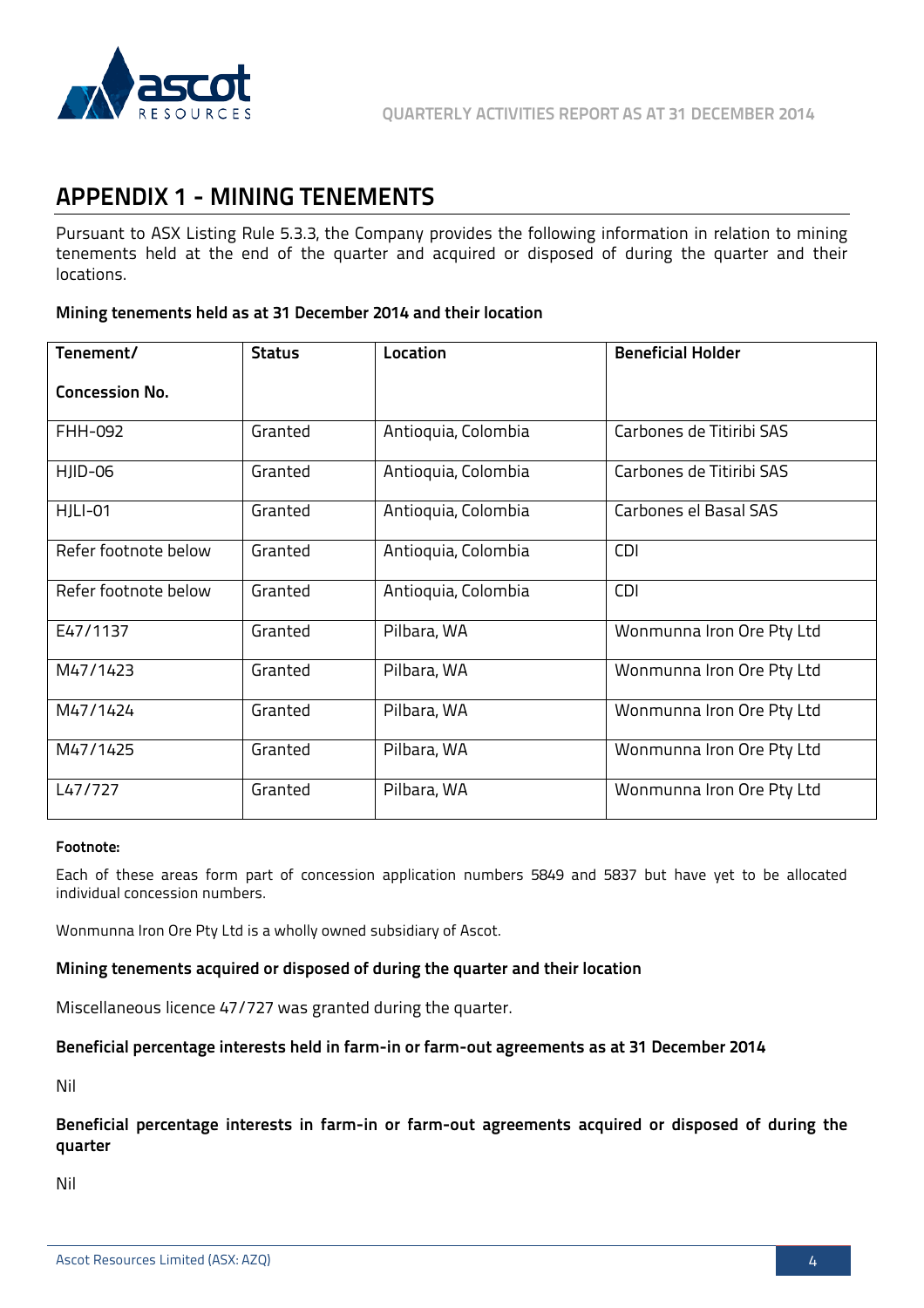**Appendix 5B** Rule 5.3

# **Mining exploration entity and oil and gas exploration entity quarterly report**

Introduced 01/07/96 Origin Appendix 8 Amended 01/07/97, 01/07/98, 30/09/01, 01/06/10, 17/12/10, 01/05/2013

## Name of entity

# **ASCOT RESOURCES LIMITED**

ABN **ABN** Quarter ended ("current quarter")

**85 146 530 378 31/12/2014**

| <b>Statement of Cash Flows</b> |                                                                   | Current<br>quarter<br>31 December<br>2014 | Year to date<br>(6 months) |  |
|--------------------------------|-------------------------------------------------------------------|-------------------------------------------|----------------------------|--|
|                                |                                                                   | \$A'000                                   | \$A'000                    |  |
|                                | Cash flows related to operating activities                        |                                           |                            |  |
| 1.1                            | Receipts from product sales and related debtors                   |                                           |                            |  |
| 1.2                            | Payments for                                                      |                                           |                            |  |
|                                | (a) exploration and evaluation*                                   | (1,213)                                   | (3,667)                    |  |
|                                | (b) development                                                   |                                           |                            |  |
|                                | (c) production                                                    |                                           |                            |  |
|                                | (d) administration                                                | (903)                                     | (1,582)                    |  |
| 1.3                            | Dividends received                                                |                                           |                            |  |
| 1.4                            | Interest and other items of a similar nature received             | 23                                        | 24                         |  |
| 1.5                            | Interest and other costs of finance paid                          |                                           | (22)                       |  |
| 1.6                            | Income taxes paid                                                 |                                           |                            |  |
| 1.7                            | Other (provide details if material)<br>*Inc payment of stamp duty |                                           |                            |  |
|                                |                                                                   |                                           |                            |  |
|                                | <b>Net Operating Cash Flows</b>                                   | (2,093)                                   | (5,247)                    |  |
|                                |                                                                   |                                           |                            |  |
|                                | Cash flows related to investing activities                        |                                           |                            |  |
| 1.8                            | Payment for purchases of:                                         |                                           |                            |  |
|                                | (a) prospects                                                     |                                           |                            |  |
|                                | (b) equity investments<br>(c) other fixed assets                  |                                           | (6)                        |  |
| 1.9                            | Proceeds from sale of:                                            |                                           |                            |  |
|                                | (a) prospects                                                     |                                           |                            |  |
|                                | (b) equity investments                                            |                                           |                            |  |
|                                | (c) other fixed assets                                            |                                           |                            |  |
| 1.10                           | Loans to other entities                                           | 51                                        |                            |  |
| 1.11                           | Loans repaid by other entities                                    |                                           |                            |  |
| 1.12                           | Other (provide details if material)                               |                                           |                            |  |
|                                |                                                                   |                                           |                            |  |
|                                | <b>Net Investing Cash Flows</b>                                   | 51                                        | (6)                        |  |
|                                |                                                                   |                                           |                            |  |
| 1.13                           | Total operating and investing cash flows                          | (2,042)                                   | (5,253)                    |  |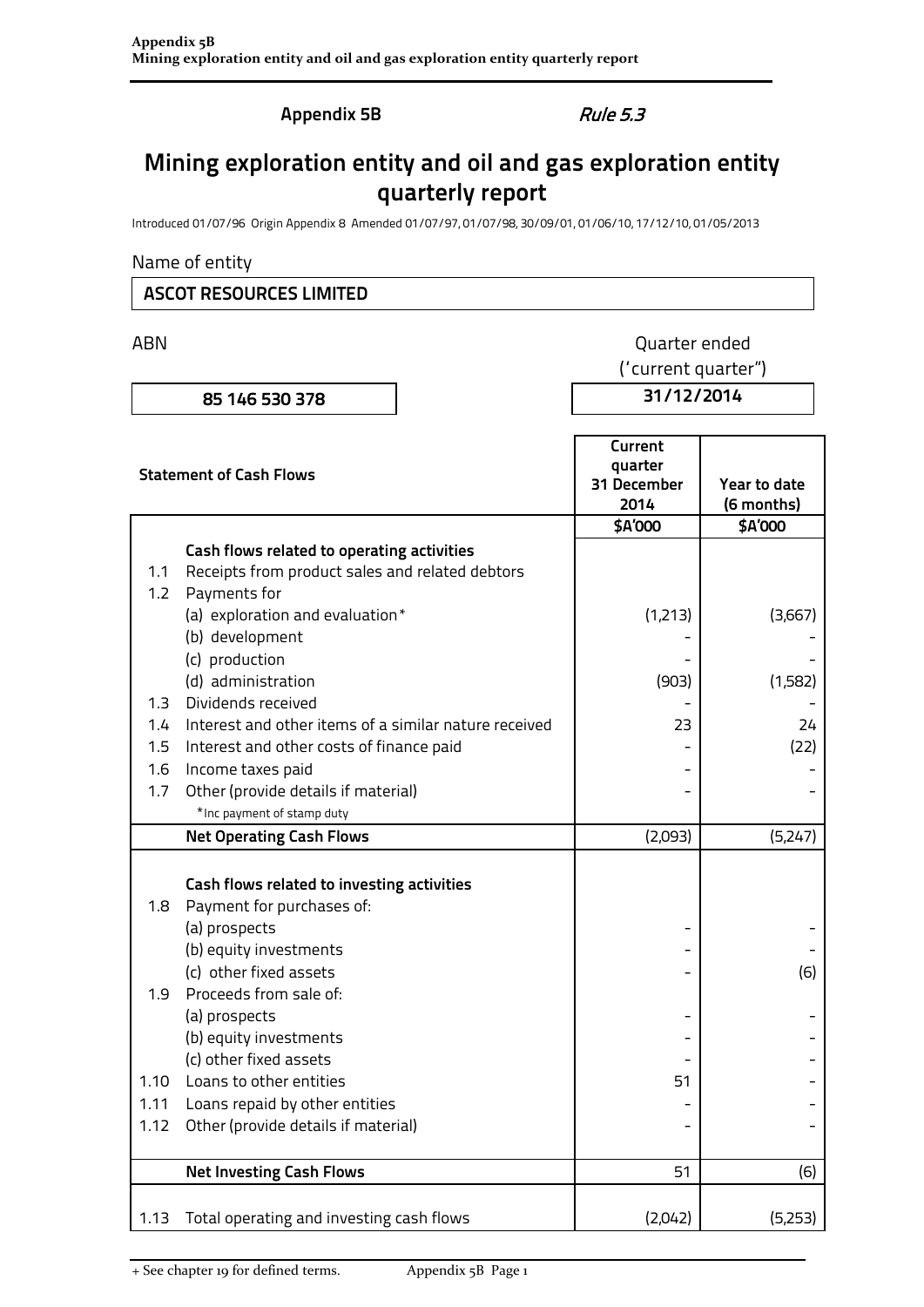|      | Statement of cash flows continued                    |         |        |
|------|------------------------------------------------------|---------|--------|
|      | Cash flows related to financing activities           |         |        |
| 1.14 | Proceeds from issues of shares, options, etc.        | 325     | 10,538 |
| 1.15 | Proceeds from sale of forfeited shares               |         |        |
| 1.16 | Proceeds from borrowings                             |         |        |
| 1.17 | Repayment of borrowings                              |         |        |
| 1.18 | Dividends paid                                       |         |        |
| 1.19 | Other (Share issue costs on Non-Cash Director Shares |         |        |
|      | issued)                                              |         |        |
|      |                                                      |         |        |
|      | <b>Net Financing Cash Flows</b>                      | 325     | 10,538 |
|      |                                                      |         |        |
|      | Net increase (decrease) in cash held                 | (1,717) | 5,286  |
| 1.20 | Cash at beginning of quarter/year to date            | 7,634   | 634    |
| 1.21 | Exchange rate adjustments to item 1.20               |         | (1)    |
| 1.22 | Cash at end of quarter                               | 5,920   | 5,920  |

## **Payments to directors of the entity, associates of the directors, related entities of the entity and associates of the related entities**

| Aggregate amount of payments to the parties included in item 1.2<br>1.23<br>43.8<br>Aggregate amount of loans to the parties included in item 1.10<br>1.24 |  | Curent quarter<br>\$A'000 |
|------------------------------------------------------------------------------------------------------------------------------------------------------------|--|---------------------------|
|                                                                                                                                                            |  |                           |
|                                                                                                                                                            |  |                           |

1.25 Explanation necessary for an understanding of the transactions

Consulting fees

#### **Non-cash financing and investing activities**

2.1 Details of financing and investing transactions which have had a material effect on consolidated assets and liabilities but did not involve cash flows

None

2.2 Details of outlays made by other entities to establish or increase their share in projects in which the reporting entity has an interest

None

<sup>+</sup> See chapter 19 for defined terms.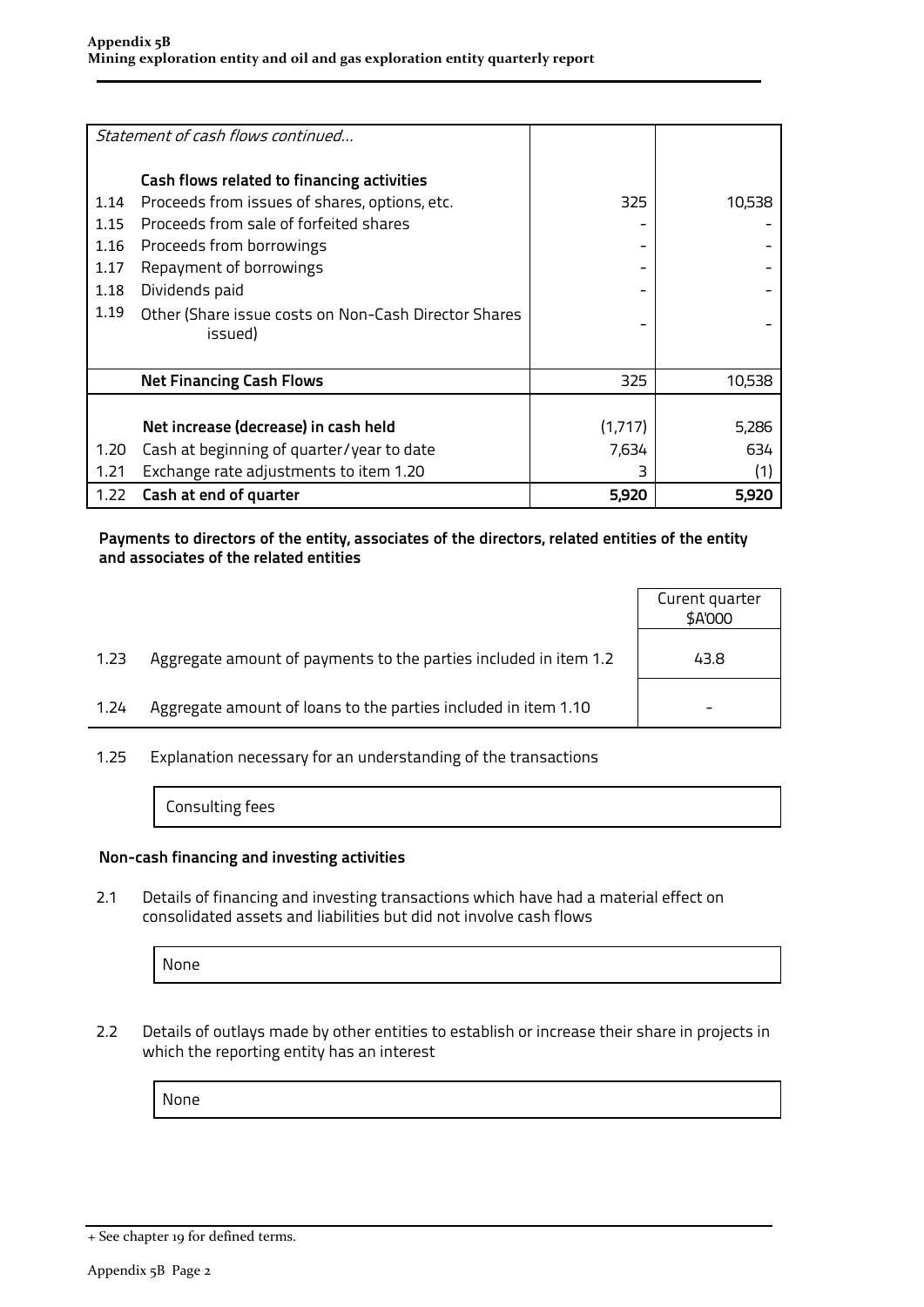# **Financing facilities available**

Add notes as necessary for an understanding of the position.

|        |                             | Amount available<br>\$A'000 | Amount used<br>\$A'000 |
|--------|-----------------------------|-----------------------------|------------------------|
| $-3.1$ | Loan facilities             | 2,770                       | 2,770                  |
| 3.2    | Credit standby arrangements |                             |                        |

|     | <b>Estimated cash outflows for next quarter</b> | \$A'000 |
|-----|-------------------------------------------------|---------|
| 4.1 | Exploration and evaluation                      | 1,228   |
| 4.2 | Development                                     |         |
| 4.3 | Production                                      |         |
| 4.4 | Administration                                  | 923     |
|     | <b>Total</b>                                    | 2,151   |

# **Reconciliation of cash**

| Reconciliation of cash at the end of the quarter<br>(as shown in the statement of cash flows) to the<br>related items in the accounts is as follows. |                                           | Curent quarter<br>\$A'000 | Previous quarter<br>\$A'000 |  |
|------------------------------------------------------------------------------------------------------------------------------------------------------|-------------------------------------------|---------------------------|-----------------------------|--|
| Cash on hand and at bank<br>5.1                                                                                                                      |                                           | 5,870                     | 7,585                       |  |
| Deposits at call<br>5.2                                                                                                                              |                                           | 50                        | 50                          |  |
| 5.3                                                                                                                                                  | Bank overdraft                            |                           |                             |  |
| Other (provide details)<br>5.4                                                                                                                       |                                           |                           |                             |  |
|                                                                                                                                                      | Total: cash at end of quarter (item 1.22) | 5,920                     | 7,635                       |  |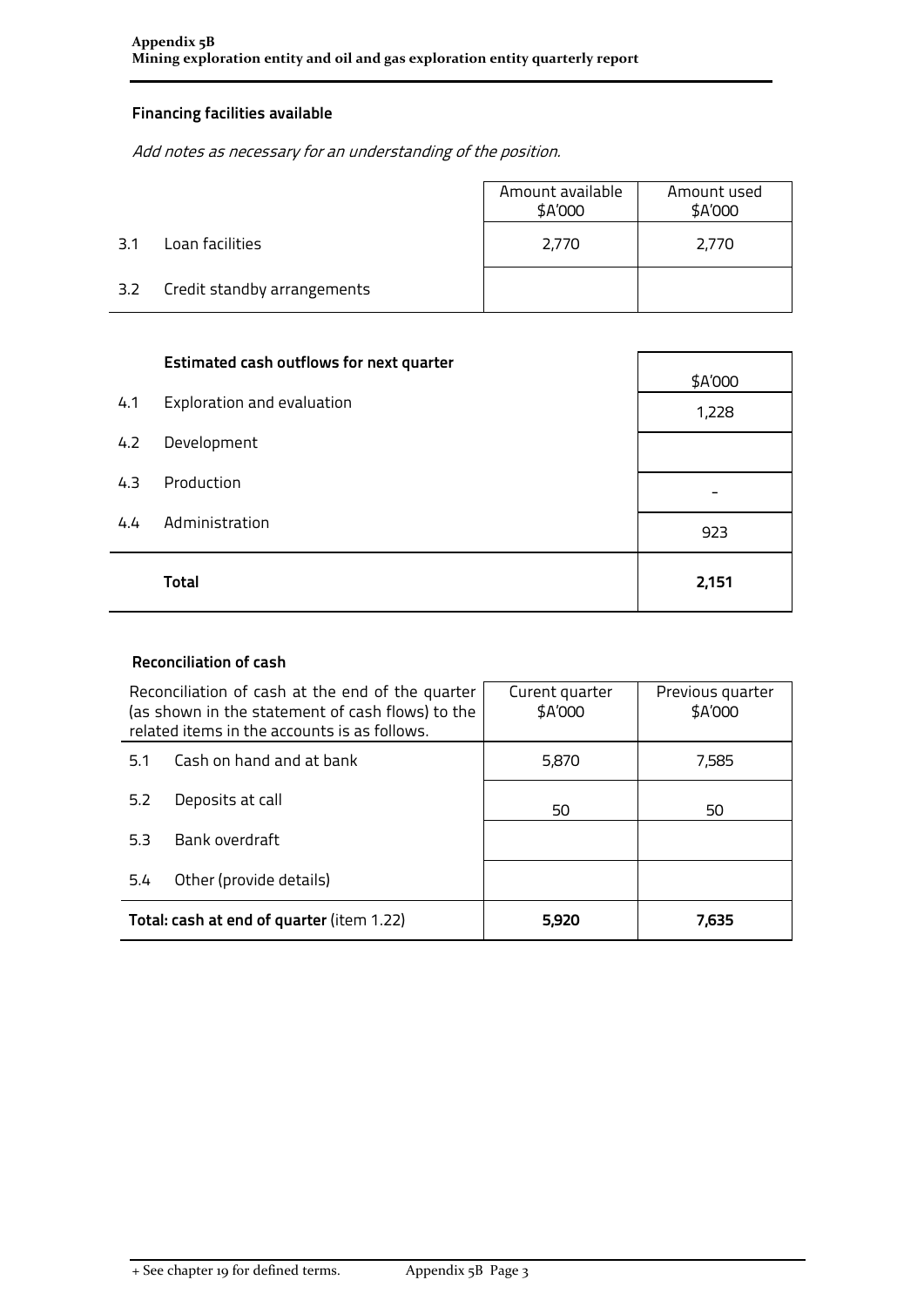## **Changes in interests in mining tenements and petroleum tenements**

|     |                                                                                         | Tenement<br>reference<br>and location                               | Nature of<br>interest<br>(note (2)) | Interest at<br>beginning of<br>quarter | Interest at<br>end of<br>quarter |
|-----|-----------------------------------------------------------------------------------------|---------------------------------------------------------------------|-------------------------------------|----------------------------------------|----------------------------------|
| 6.1 | Interests in mining<br>tenements and<br>petroleum<br>relinquished, reduced<br>or lapsed |                                                                     |                                     |                                        |                                  |
| 6.2 | Interests in mining<br>tenements and<br>petroleum acquired or<br>increased              | Newman<br>E47/1137<br>M47/1423,<br>M47/1424,<br>M47/1425<br>L47/727 | Beneficial<br>Owner                 | 0%                                     | 100%                             |

<sup>+</sup> See chapter 19 for defined terms.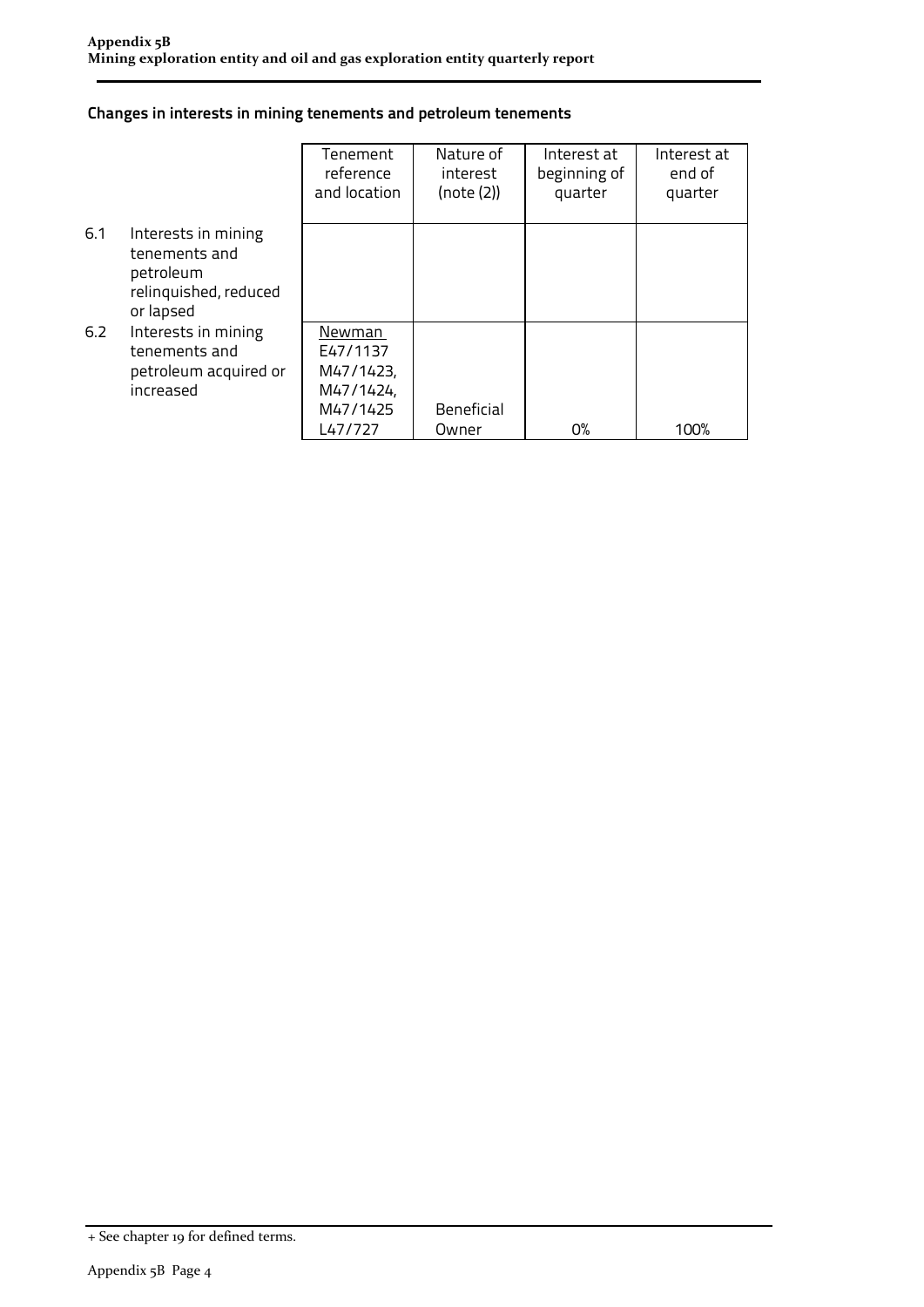# **Issued and quoted securities at end of current quarter**

Description includes rate of interest and any redemption or conversion rights together with prices and dates.

|      |                                                                        | Total number             | Number<br>quoted | Issue price<br>per security<br>(see note 3)<br>(cents) | Amount paid<br>up per<br>security<br>(see note 3)<br>(cents) |
|------|------------------------------------------------------------------------|--------------------------|------------------|--------------------------------------------------------|--------------------------------------------------------------|
| 7.1  | Preference +securities (description)                                   | $\overline{\phantom{0}}$ |                  |                                                        |                                                              |
| 7.2  | Changes during quarter                                                 |                          |                  |                                                        |                                                              |
|      | (a)<br>Increases through issues                                        |                          |                  |                                                        |                                                              |
|      | (b)<br>Decreases through returns of<br>capital, buy-backs, redemptions |                          |                  |                                                        |                                                              |
| 7.3  | +Ordinary securities*                                                  | 132,787,384              |                  |                                                        |                                                              |
| 7.4  | Changes during quarter                                                 |                          |                  |                                                        |                                                              |
|      | (a)<br>Increases through issues                                        | 1,861,358                |                  |                                                        |                                                              |
|      | (b)<br>Decreases through return of<br>capital, buy-backs               |                          |                  |                                                        |                                                              |
| 7.5  | +Convertible debt securities                                           | 4                        | Nil              | \$2,770,000                                            |                                                              |
| 7.6  | Changes during quarter                                                 |                          |                  |                                                        |                                                              |
|      | Increases through issues<br>(a)                                        |                          | Nil              |                                                        |                                                              |
|      | (b)<br>Decreases through securities<br>matured, converted              |                          |                  |                                                        |                                                              |
| 7.7  | <b>Options</b>                                                         |                          |                  |                                                        |                                                              |
|      | (description)                                                          |                          |                  | Exercise<br>price                                      | Expiry date                                                  |
|      | <b>Employee Options</b>                                                | 400,000                  |                  | \$0.40                                                 | 22/02/2016                                                   |
|      | Options                                                                | 3,136,335                |                  | \$0.20                                                 | 28/11/2016                                                   |
|      | Performance Rights                                                     | 750,000                  |                  | Nil                                                    | 30/06/2015                                                   |
|      | Performance Rights                                                     | 50,000,000               |                  | Nil                                                    | Nil                                                          |
| 7.8  | Issued during quarter (performance<br>rights)                          |                          |                  |                                                        |                                                              |
| 7.9  | Exercised during quarter                                               |                          |                  | $\overline{\phantom{0}}$                               |                                                              |
| 7.10 | Expired during quarter                                                 |                          |                  |                                                        |                                                              |
| 7.11 | Cancelled during the quarter                                           | $\overline{a}$           |                  |                                                        |                                                              |
| 7.12 | Debentures (totals only)                                               |                          |                  |                                                        |                                                              |
| 7.13 | Unsecured notes (totals only)                                          |                          |                  |                                                        |                                                              |